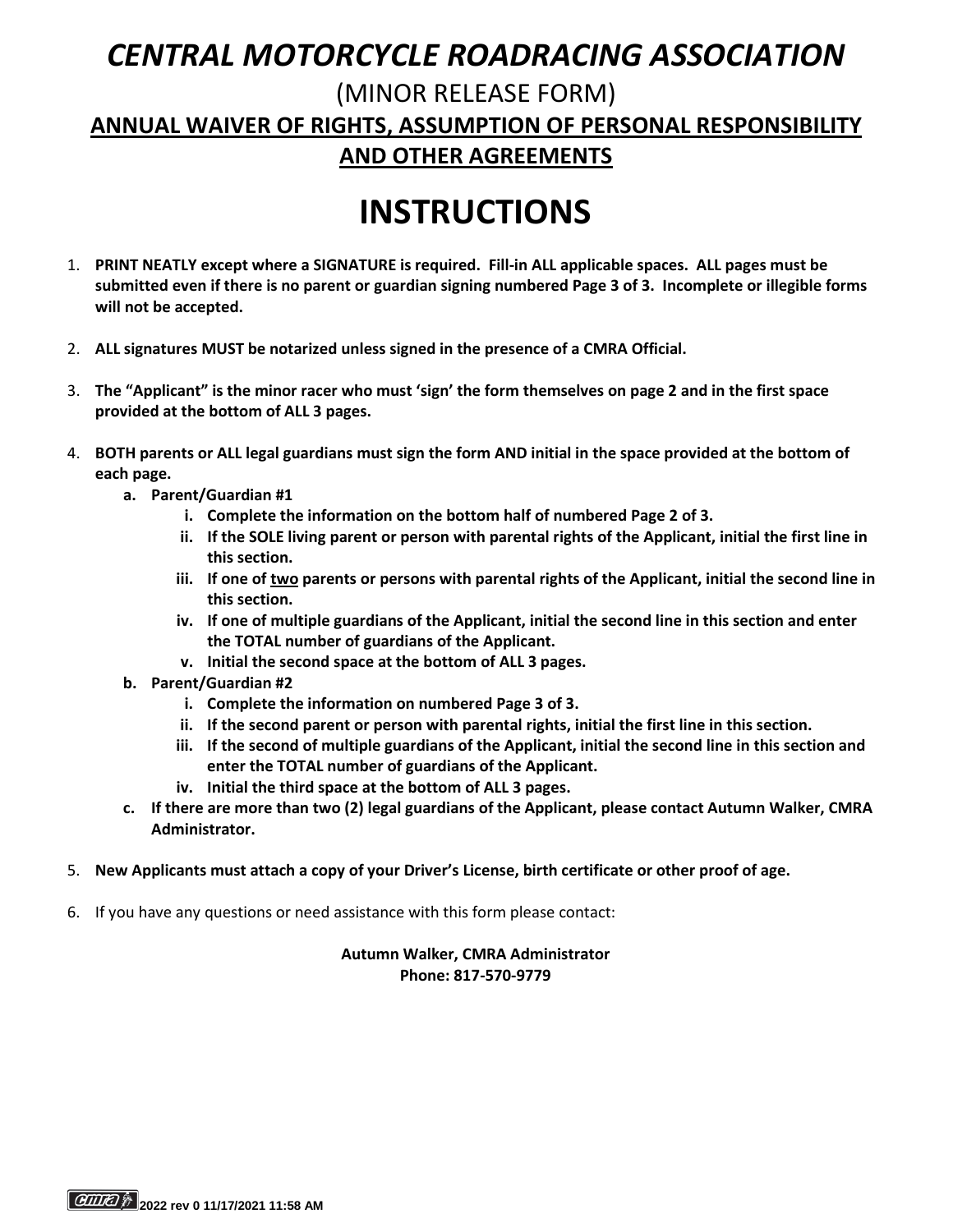### *CENTRAL MOTORCYCLE ROADRACING ASSOCIATION* (MINOR RELEASE FORM) **ANNUAL WAIVER OF RIGHTS, ASSUMPTION OF PERSONAL RESPONSIBILITY AND OTHER AGREEMENTS**

IN CONSIDERATION **(a)** of being permitted to compete, officiate, observe, work for, perform media related activities, or participate in any way in any Event(s) conducted, produced or promoted by Central Motorcycle Roadracing Association ("CMRA") during the calendar year 2022, regardless of the nature of the Event or **(b)** being permitted to enter, for any purpose, any General Access Area (defined as anywhere on or near the site of the Event not within a Restricted Area), any Restricted Area (defined as any area requiring special authorization, credentials, or permission to enter any area where admission by the general public is restricted or prohibited) including but not limited to, the competition area and the hot pit area, EACH OF THE UNDERSIGNED, for himself/herself, his/her personal representatives, parent or legal guardian, heirs and next of kin:

- 1. Acknowledges, promises and represents that he will observe and note all conditions existing in each General or Restricted Area into which he enters and further promises, represents and warrants that if, at any time, he observes or notes any unsafe condition, he will immediately report such unsafe condition to the first available representative of CMRA and will immediately leave such area and, if a participant, will terminate any further participation in the Event or other activity in such Area.
- 2. ON BEHALF OF HIMSELF, HIS PERSONAL REPRESENTATIVES, HEIRS AND NEXT OF KIN: (a) RELEASES; (b) DISCHARGES; (c) PROMISES NOT TO SUE; (d) INDEMNIFIES; and (e) HOLD HARMLESS the following: - THE CENTRAL MOTORCYCLE ROADRACING ASSOCIATION ("CMRA") OR ANY AFFILIATE OR RELATED COMPANY, COMPETITION LICENSE HOLDER, NON-COMPETITION LICENSE HOLDER, DIRECTOR, OFFICER, EMPLOYEE, OR AGENT; and

- ANY RACING ASSOCIATIONS OR SANCTIONING ORGANIZATION, PROMOTERS, SPONSORS, ADVERTISERS, TRACK OPERATORS, TRACK OWNERS, OWNERS OR LESSEES OR LESSORS OF THE PREMISES, NON-CMRA OFFICIALS; and

- ANY PARTICIPATING INDIVIDUALS OR TEAMS, MOTORCYCLE OWNERS, TEAM OWNERS, RIDERS, PIT CREWS; and

- RESCUE PERSONNEL, CORNER WORKERS, INSPECTORS, CONSULTANTS, SECURITY PERSONNEL; and

- AND EACH OF THEM AND THEIR RESPECTIVE OFFICERS, DIRECTORS, AGENTS AND EMPLOYEES. (All of those described in the foregoing paragraphs are hereinafter referred to as the "Releasees")

FROM: ANY AND ALL LIABILITY OF ANY NATURE, WHETHER FOR PROPERTY DAMAGE OR PERSONAL INJURY INCLUDING DEATH ARISING OUT OF, CONNECTED WITH OR RELATED IN ANY WAY TO THE CONDUCT OF ANY EVENT, WHETHER OR NOT SUCH PROPERTY DAMAGE OR PERSONAL INJURY INCLUDING DEATH WAS CAUSED BY THE SOLE OR CONCURRENT NEGLIGENCE, ERRORS, MALFEASANCE, MISFEASANCE, STRICT LIABILITY, OR FAULT OF THE RELEASEES, RELEASORS OR OTHERWISE.

**3. Agrees, Acknowledges and Warrants that: (a) the Applicant has no mental or physical restriction that could pose a risk of injury to himself or others; (b)the activities or related activities of the Event, are by their very nature very dangerous and involve risk whether substantial or extreme of serious property damage or injury including death and assumes full and complete personal responsibility for any risk of property damage, bodily injury or death arising out of, connected with or related to the Event whether or not it is caused by the sole or concurrent negligence of Releasees, Releasors or Otherwise; (c) the release and indemnity provisions set forth herein are intended to be as broad and as inclusive as is permitted by the laws of the State of Texas or such other jurisdiction in which any Event is held and as broad and inclusive as is permitted by federal law. If any portion hereof is held invalid, then it is agreed that the remaining provisions of this Agreement shall, not withstanding, the partial invalidity hereof, continue in full legal force and effect; (d) he will not video tape, film or otherwise record any acts, currents or performance in or related to the Event for any purpose other than personal use and that any profits derived from any video tape, film or other recording of the Event or any matters related to the Event shall be the sole property of CMRA; (e) CMRA and its successors shall have all rights to use the name, likeness or information regarding the undersigned in connection with the conduct of the Event or future Events, any advertising or promotion of CMRA Events, or on the CMRA website or in any publications of CMRA; (f) he is fully authorized to execute this Agreement or has, any event this Agreement is executed on behalf of any entity, been duly authorized by the owners or other authorized personnel of such entity to execute this Agreement.**

I HAVE READ THIS RELEASE AND WAIVER OF LIABILITY, ASSUMPTION OF RISK, INDEMNITY AND RIGHTS AGREEMENT FOR MINORS, FULLY UNDERSTAND ITS TERMS, UNDERSTAND THAT I HAVE GIVEN UP SUBSTANTIAL RIGHTS BY SIGNING IT, AND HAVE SIGNED IT FREELY AND VOLUNTARILY WITHOUT ANY INDUCEMENT, ASSURANCE, OR GUARANTEE BEING MADE TO ME AND INTEND MY SIGNATURE TO BE A COMPLETE AND UNCONDITIONAL RELEASE OF ALL LIABILITY TO THE GREATEST EXTENT ALLOWED BY LAW.

Applicant's Initials\_\_\_\_\_\_\_ Parent or Legal Guardian's Initials\_\_\_\_\_\_\_ Parent or Legal Guardian's Initials\_\_\_\_\_\_\_ Date\_\_\_\_\_\_\_\_\_ **(APPLICANT AND BOTH PARENTS AND ALL LEGAL GUARDIANS MUST INITIAL ABOVE)**

Page 1 of 3

**2022** rev 0 11/17/2021 11:58 AM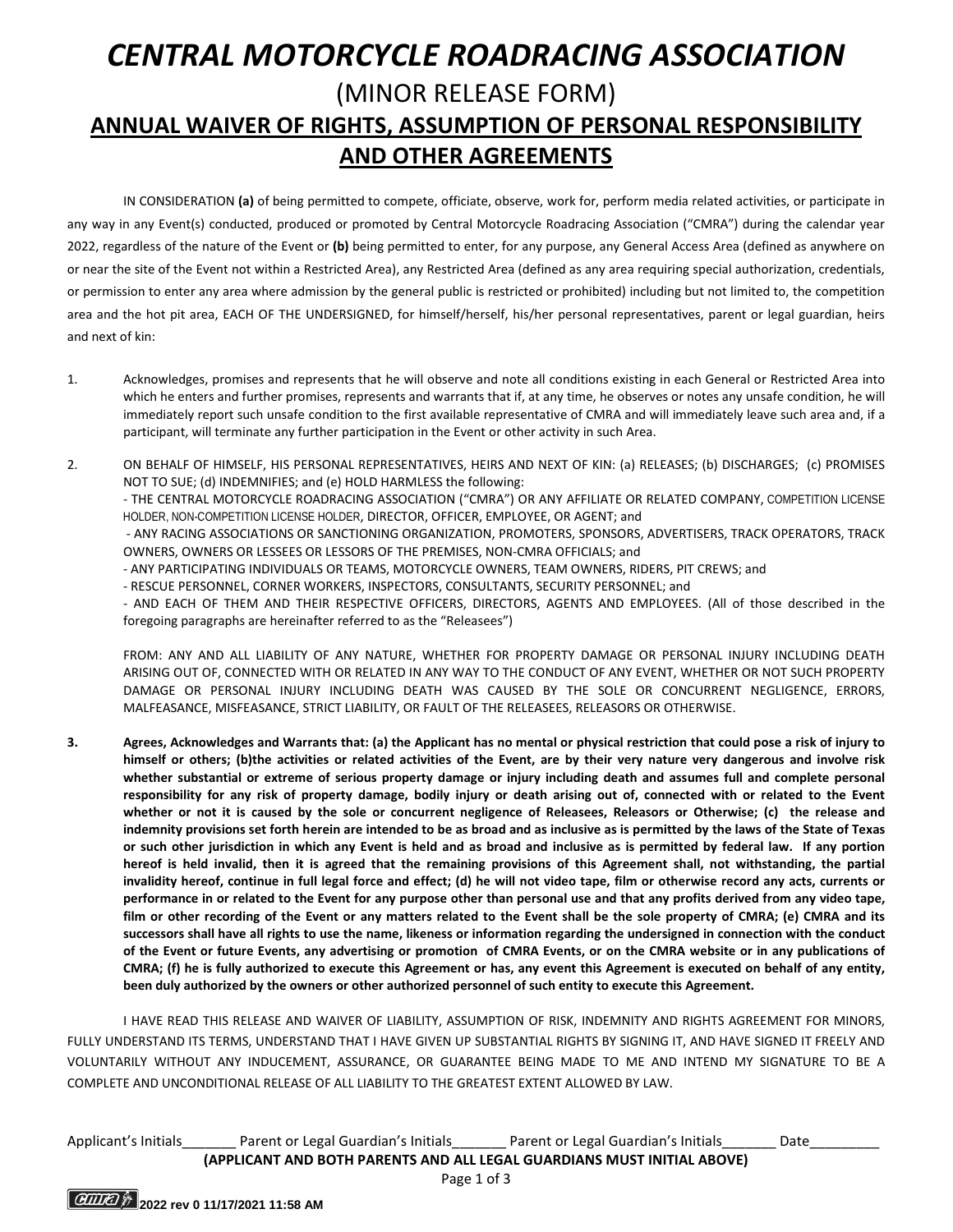### *CENTRAL MOTORCYCLE ROADRACING ASSOCIATION* (MINOR RELEASE FORM) **ANNUAL WAIVER OF RIGHTS, ASSUMPTION OF PERSONAL RESPONSIBILITY AND OTHER AGREEMENTS**

**CAUTION: READ ALL PAGES BEFORE SIGNING, MUST BE NOTARIZED** (If not witnessed by CMRA official)

| Applicant's Legal Signature                                                |        |                                                                                                                                                     | Date              |                                                                             |  |  |
|----------------------------------------------------------------------------|--------|-----------------------------------------------------------------------------------------------------------------------------------------------------|-------------------|-----------------------------------------------------------------------------|--|--|
| Applicant's Printed Name                                                   |        |                                                                                                                                                     | Witness Signature |                                                                             |  |  |
| STATE OF __________________                                                |        |                                                                                                                                                     |                   |                                                                             |  |  |
| COUNTY OF ___________                                                      | ş<br>ş |                                                                                                                                                     |                   |                                                                             |  |  |
| SUBSCRIBED AND SWORN to at                                                 |        |                                                                                                                                                     |                   |                                                                             |  |  |
|                                                                            |        | Notary Public in and for the                                                                                                                        |                   |                                                                             |  |  |
|                                                                            |        |                                                                                                                                                     |                   |                                                                             |  |  |
|                                                                            |        | My Commission Expires: 1988                                                                                                                         |                   |                                                                             |  |  |
| parent(s).<br>these representations instead of the parent(s).              |        | the only parent or the sole guardian of the minor with full authority to agree to this Release and these representations instead of the             |                   |                                                                             |  |  |
| #1 Parent or Legal Guardian's Signature                                    |        |                                                                                                                                                     |                   |                                                                             |  |  |
|                                                                            |        |                                                                                                                                                     |                   | Date                                                                        |  |  |
|                                                                            |        | Witness Signature                                                                                                                                   |                   |                                                                             |  |  |
| #1 Parent or Legal Guardian's Printed Name<br>STATE OF<br><b>COUNTY OF</b> | ş      |                                                                                                                                                     |                   |                                                                             |  |  |
|                                                                            |        |                                                                                                                                                     |                   | before me this ___________ day of _________________________, A.D. 20______. |  |  |
|                                                                            |        | Notary Public in and for the                                                                                                                        |                   |                                                                             |  |  |
|                                                                            |        |                                                                                                                                                     |                   |                                                                             |  |  |
|                                                                            |        | My Commission Expires:                                                                                                                              |                   |                                                                             |  |  |
|                                                                            |        | Applicant's Initials <b>Super Parent or Legal Guardian's Initials</b> Parent or Legal Guardian's Initials <b>Applicant's Legal Guardian</b> 's Date |                   |                                                                             |  |  |